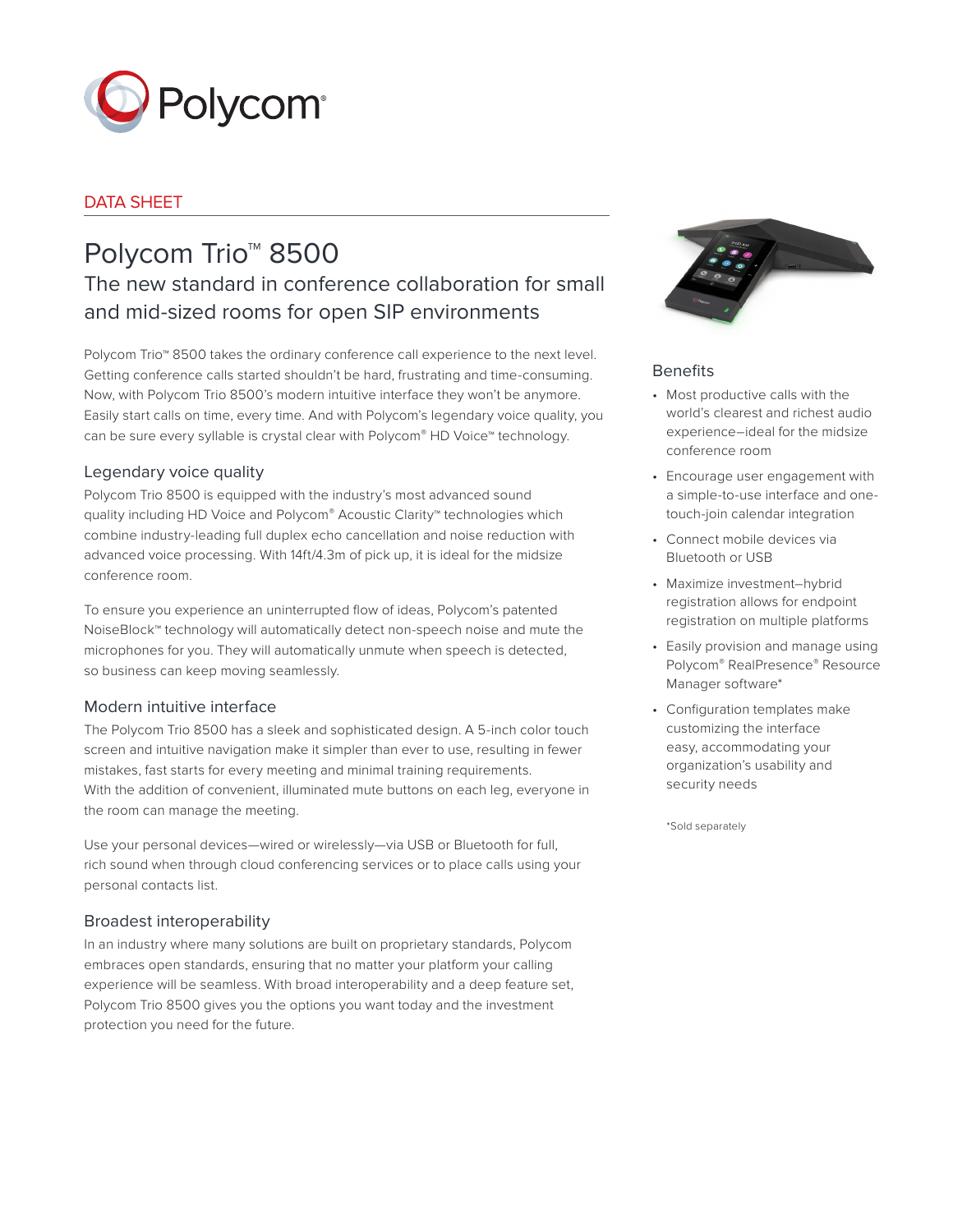# Technical specifications

#### User interface features

- Gesture-based, multitouch-capable capacitive touch screen
- 5-inch color LCD (720 x 1280 pixel), 9:16 aspect ratio
- On-screen virtual keyboard
- 1x USB 2.0 Type A-compliant host port USB battery charging BC1.2 compliant<sup>1</sup>
- 1x USB 2.0 Micro-B device port
- Integrated Bluetooth 4.0
- 3 illuminated mute buttons
- Unicode UTF-8-character support
- User interface localized in Arabic, Chinese, Danish, Dutch, English (Canada/US/UK), French, German, Italian, Japanese, Korean, Norwegian, Polish, Portuguese, Russian, Slovenian, Spanish and Swedish

## Audio features

- 3 cardioid microphones
- Loudspeaker
	- Frequency 180-14,000 Hz
	- Volume: 90 dB at 0.5m peak volume
- 14ft/4.3m microphone pickup range
- Supported codecs:
	- G.711 (A-law and μ-law)
	- G.729AB
	- iLBC (13.33Kbps and 15.2Kbps)
	- Opus (8Kbps 24Kbps)
	- G.722
	- G.722.1, G.722.1C
	- Polycom® Siren™ 7, 14
- Polycom® HD Voice™
- Polycom® Acoustic Clarity™ technology provides full-duplex conversations, acoustic echo cancellation and background noise suppression— Type 1 compliant (IEEE 1329 full duplex)
- Polycom® NoiseBlock™
- Voice activity detection
- Comfort noise generation
- DTMF tone generation (RFC 2833 and in-band)
- Low-delay audio packet transmission
- Adaptive jitter buffers
- Packet loss concealment
- Bluetooth device pairing for wideband speech and multimedia streaming (HFP/AD2P)
- Call handling features
- Up to 3 lines (max 1 Skype for Business)
- Shared call/bridged line appearance
- Distinctive incoming call treatment/call waiting
- Call timer and call waiting
- Call transfer, hold, divert (forward), pickup
- Called, calling, connectedparty information
- Local five-way audio conferencing
- One-touch speed dial
- Do-not-disturb function
- Local configurable digit map/dial plan
- Corporate directory access using LDAP
- Visual conference management

#### Network and provisioning

- Open SIP and Microsoft Lync 2013/ Skype for Business/Office365 Cloud PBX
- SDP
- IETF SIP (RFC 3261 and companion RFCs)
- Single-port gigabit Ethernet 10/100/1000Base-TX across LAN
- Manual or dynamic host configuration protocol (DHCP) network setup
- Time and date synchronization using SNTP
- FTP/TFTP/HTTP/HTTPS server-based central provisioning
- Polycom Zero Touch Provisioning
- Provisioning and call server redundancy supported
- QoS Support
	- IEEE 802.1p/Q tagging (VLAN), layer 3 TOS, and DSCP
	- WMM (Wi-Fi multimedia)
- VLAN-CDP, DHCP VLAN discovery
- LLDP-MED for VLAN discovery

### Security

- 802.1X authentication and EAPOL
- Media encryption via SRTP
- Transport layer security (TLS)
- Encrypted configuration files
- Digest authentication
- Password login
- Support for URL syntax with password for boot server address
- HTTPS secure provisioning
- Support for signed software executables

### Power

- LAN IN: Built-in auto-sensing IEEE 802.3at. PoE Device (Class 4)1 . Backward compatibility with IEEE 802.3af.
- Optional Power kit includes extended single-port gigabit midspan, 802.3at Type 2 compliant, local power cord and network cable (2200-66740-xxx)

### Approvals

- Japan MIC/VCCI Class B
- FCC Part 15 (CFR 47) Class B
- ICES-003 Class B
- EN55022 Class B
- CISPR22 Class B
- VCCI Class B
- EN55024
- EN61000-3-2; EN61000-3-3
- NZ Telepermit
- Australia RCM
- ROHS compliant

## Radio

- US
	- FCC Part 15.247
- Canada
	- RSS 247 Issue 1
- EU
	- ETSI EN 300 328 v1.9.1
- ETSI EN 301 489-3
- Japan
- Japan Item (19)

- AS/NZ4268

• Australia